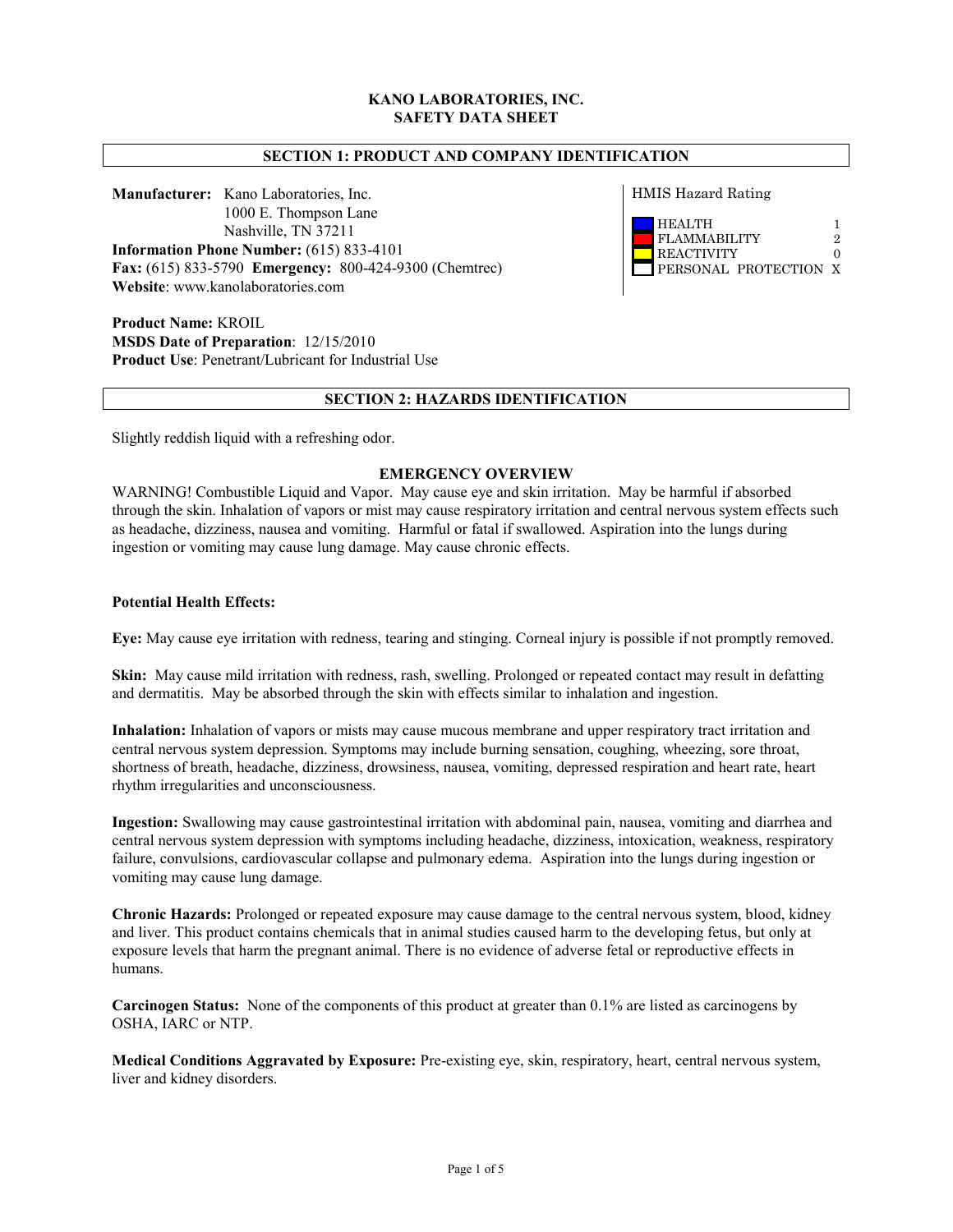## **SECTION 3: COMPOSITION/INFORMATION ON INGREDIENTS**

| <b>Chemical Name</b>                        | CAS#                 | $\frac{6}{9}$ |
|---------------------------------------------|----------------------|---------------|
| Severely Hydrotreated Petroleum Distillates | 64742-52-5           | $30 - 50$     |
| Light Petroleum Distillates                 | 64742-95-6/64742-88- | $30 - 50$     |
|                                             | 7/64742-47-8         |               |
| Aliphatic Alcohols                          | 78-92-2/123-42-2     | $1 - 5$       |
| Glycol Ether                                | $111 - 76 - 2$       | $1 - 5$       |
| Proprietary Ingredients                     | Proprietary          | $5 - 15$      |

#### **SECTION 4: FIRST AID MEASURES**

**Eye:** Rinse thoroughly with water for at least 15 minutes, holding the eye lids open to be sure the material is washed out. Get immediate medical attention.

**Skin:** Remove contaminated clothing. Wash contact area thoroughly with soap and water. Get medical attention if irritation or symptoms of exposure develop. Launder clothing before re-use.

**Inhalation:** Remove victim to fresh air. Give artificial respiration if needed. If breathing is difficult, oxygen should be administered by qualified personnel. Get immediate medical attention.

**Ingestion:** DO NOT induce vomiting. Keep the victim calm and warm. Never give anything by mouth to an unconscious or drowsy person. Get immediate medical attention.

## **SECTION 5: FIRE FIGHTING MEASURES**

**Flash Point:** 124°F (51°C) COC

Flammable Limits: LEL: 0.9% UEL: 10.6%

#### **Autoignition Temperature:** Not Determined

**Extinguishing Media:** Use carbon dioxide, dry chemical or foam. Water may be ineffective but can be used to cool containers and structures.

**Special Fire Fighting Procedures:** Wear NIOSH approved, positive pressure, self-contained breathing apparatus and full protective clothing. Cool fire exposed containers with water.

**Unusual Fire Hazards:** Vapors are heavier than air and may travel along surfaces to remote ignition sources and flash back. Never use welding or cutting torch on or near containers (even empty) because product can ignite explosively. Combustion products may be hazardous.

**Hazardous Decomposition Products:** Oxides of carbon, organic compounds, smoke and fumes.

## **SECTION 6: ACCIDENTAL RELEASE MEASURES**

**Spill:** Remove all ignition sources such as open flames, spark producing equipment, pilot lights, etc. Wear appropriate protective clothing to prevent eye and skin contact including impervious gloves, safety goggles and respirator if needed (refer to Section 8 for specific recommendations). Ventilate area. Cover with an inert absorbent material and collect into an appropriate container for disposal. Report spills and releases as required to appropriate authorities.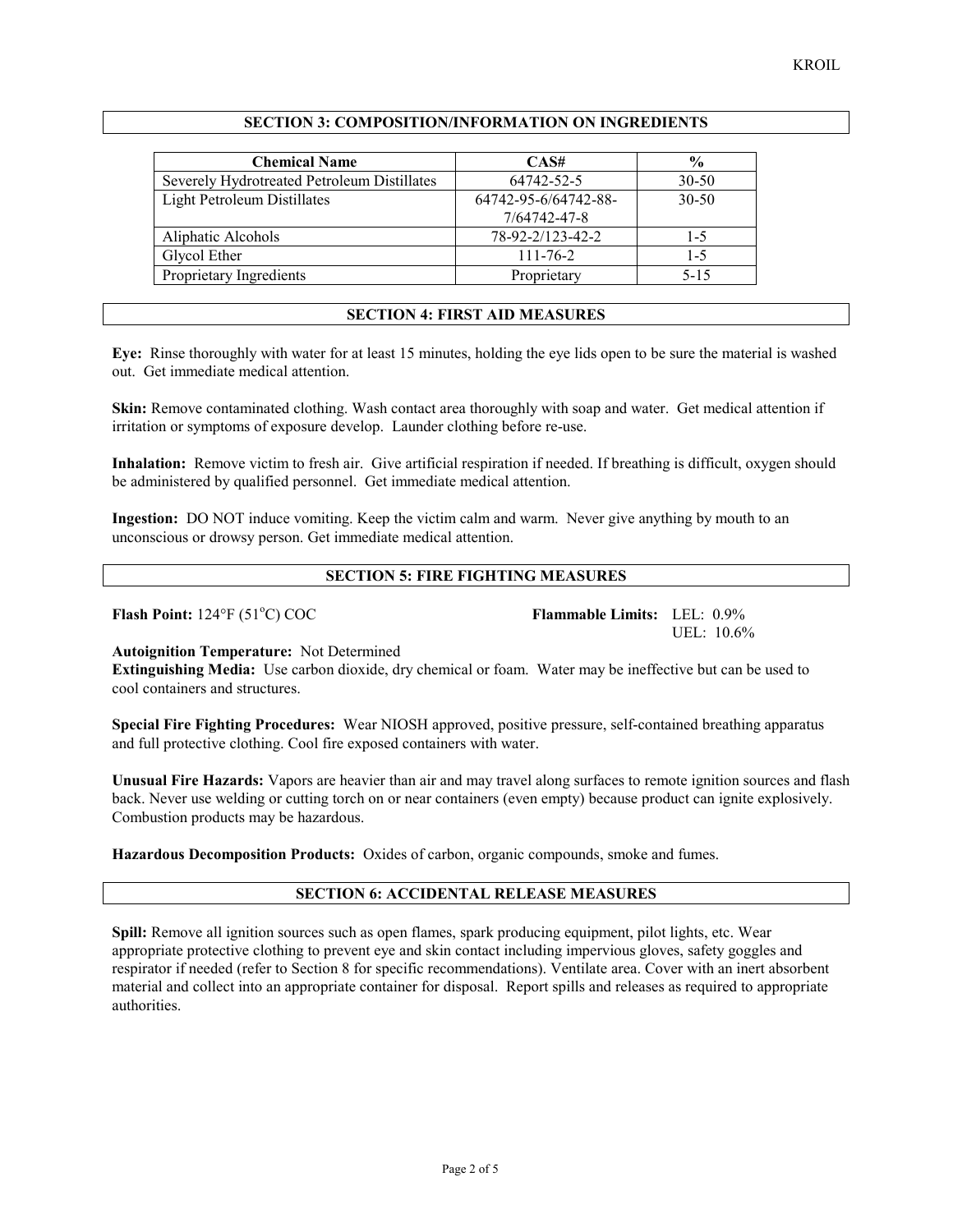## **SECTION 7: HANDLING AND STORAGE**

**Handling:** Avoid breathing vapors, aerosols and mists. Use with adequate ventilation. Avoid contact with the eyes, skin and clothing. Wash exposed skin thoroughly with soap and water after use. Keep product away from heat, sparks, flames and all other sources of ignition. No smoking in storage or use areas. Keep containers closed when not in use. Do not cut, braze, solder, grind or weld empty containers. Do not reuse containers. Follow all MSDS precautions in handling empty containers.

**Storage:** Store in a cool, dry, well-ventilated location away from incompatible materials. Keep containers closed.

| <b>Chemical Name</b>                        | <b>Exposure Limits</b>  |
|---------------------------------------------|-------------------------|
| Severely Hydrotreated Petroleum Distillates | 5 mg/m3 OSHA PEL-TWA    |
|                                             | 5 mg/m3 ACGIH TLV-TWA   |
|                                             | 10 mg/m3 ACGIH TLV-STEL |
| <b>Light Petroleum Distillates</b>          | 100 ppm OSHA PEL-TWA    |
|                                             | 100 ppm ACGIH TLV-TWA   |
| Aliphatic Alcohol                           | 150 ppm OSHA PEL-TWA    |
|                                             | 100 ppm ACGIH TLV-TWA   |
| Aliphatic Alcohol                           | 50 ppm OSHA PEL-TWA     |
|                                             | 50 ppm ACGIH TLV-TWA    |
| Glycol Ether                                | 50 ppm OSHA PEL-TWA     |
|                                             | 20 ppm ACGIH TLV-TWA    |
| Proprietary Ingredients                     | None Established        |

#### **SECTION 8: EXPOSURE CONTROLS/PERSONAL PROTECTION**

**Ventilation:** Use with adequate general or local exhaust ventilation to maintain concentrations below the occupational exposure limits. Use explosion proof electrical equipment and wiring where required.

**Respiratory Protection:** If needed, a NIOSH approved respirator with organic vapor cartridges may be used. For higher exposures, a supplied air respirator may be required. Respirator selection and use should be based on contaminant type, form and concentration. Follow OSHA 1910.134, ANSI Z88.2 and good Industrial Hygiene practice.

**Skin Protection** Impervious gloves are recommended when needed to avoid skin contact. Based on available test data, 4H or Silver Shield gloves are suggested.

**Eye Protection:** Chemical safety goggles recommended.

**Other Protective Equipment:** Impervious clothing as required to prevent skin contact and contamination of personal clothing. Suitable eye wash and washing facilities should be available in the work area.

# **SECTION 9: PHYSICAL AND CHEMICAL PROPERTIES**

**Appearance and Odor:** Slightly reddish liquid with a refreshing odor. **pH:** 6-7 **Specific Gravity:** 0.87 **Boiling Point:** 258°F **Melting Point:** Not applicable **Vapor Pressure:** 12 mm Hg @ 20°C (aliphatic alcohol) **Water Solubility:** Negligible **Vapor Density (air =1):** Greater than 1 **Evaporation Rate (ether=1):** Less than 1

## **SECTION 10: STABILITY AND REACTIVITY**

**Stability:** Stable under normal conditions of storage or use.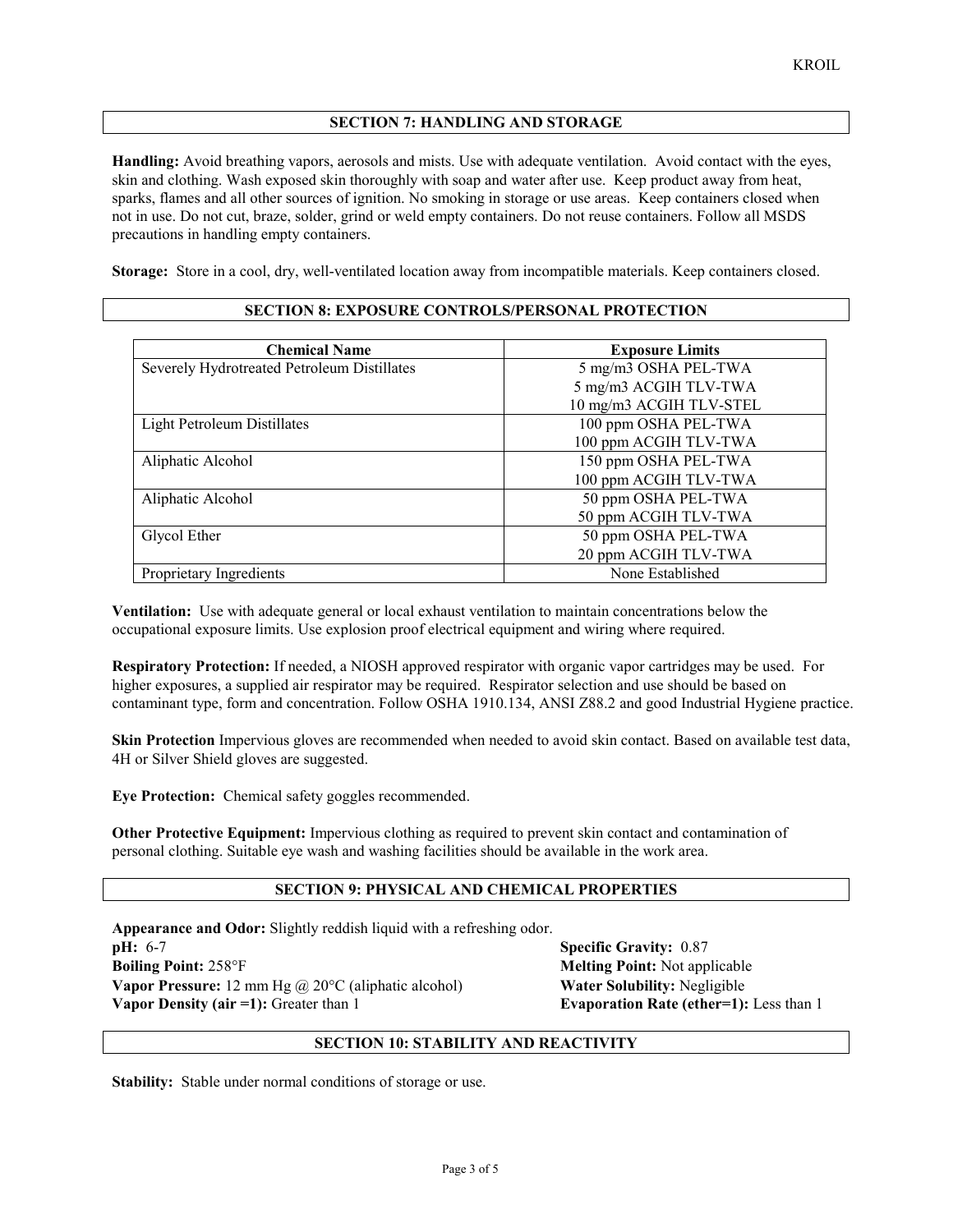**Incompatibility/Conditions to Avoid:** Avoid strong oxidizing agents, reducing agents, acids, bases, amines, alkanolamines, ammonia, chlorinated compounds. Avoid heat, sparks, flames and all other sources of ignition.

**Hazardous Decomposition Products:** Combustion will produce oxides of carbon, organic compounds, smoke and fumes.

**Hazardous Polymerization:** Will not occur.

## **SECTION 11: TOXICOLOGICAL INFORMATION**

Toxicological testing has not been performed on this product as a mixture.

The calculated acute toxicity values, as determined by the DOT and other agency standard formula are: Oral LD50 = 2270; Dermal LD50 = 1500 mg/kg. Kroil is not classified as toxic under workplace or transportation criteria.

## **SECTION 12: ECOLOGICAL INFORMATION**

No data available.

#### **SECTION 13: DISPOSAL INFORMATION**

Dispose in accordance with all local, state and federal regulations.

### **SECTION 14: TRANSPORT INFORMATION**

**DOT Shipping Name:** Excepted from Hazmat when packaged in non-bulk containers (<119 gal) and shipped ground **DOT Hazard Class/Packing Group:** None **UN Number:** None **DOT Labels Required (49CFR172.101):** None **Hazardous Substance (49CFR172.101):** None **Reportable Quantity:** None

**DOT Marine Pollutants**: This product does not contain marine pollutants as defined in 49CFR 171.8.

I**ATA Shipping Name:** Flammable liquid, n.o.s. (Aliphatic Alcohols, Petroleum Distillates) **IATA Hazard Class/Packing Group:** 3, III **UN Number:** UN1993 **IATA Hazard Labels Required:** Class 3

## **SECTION 15: REGULATORY INFORMATION**

## **U.S. FEDERAL REGULATIONS:**

**CERCLA 103 Reportable Quantity:** This product is not subject to CERCLA reporting requirements, however, oil spills are reportable to the National Response Center under the Clean Water Act and many states have more stringent release reporting requirements. Report spills required under federal, state and local regulations.